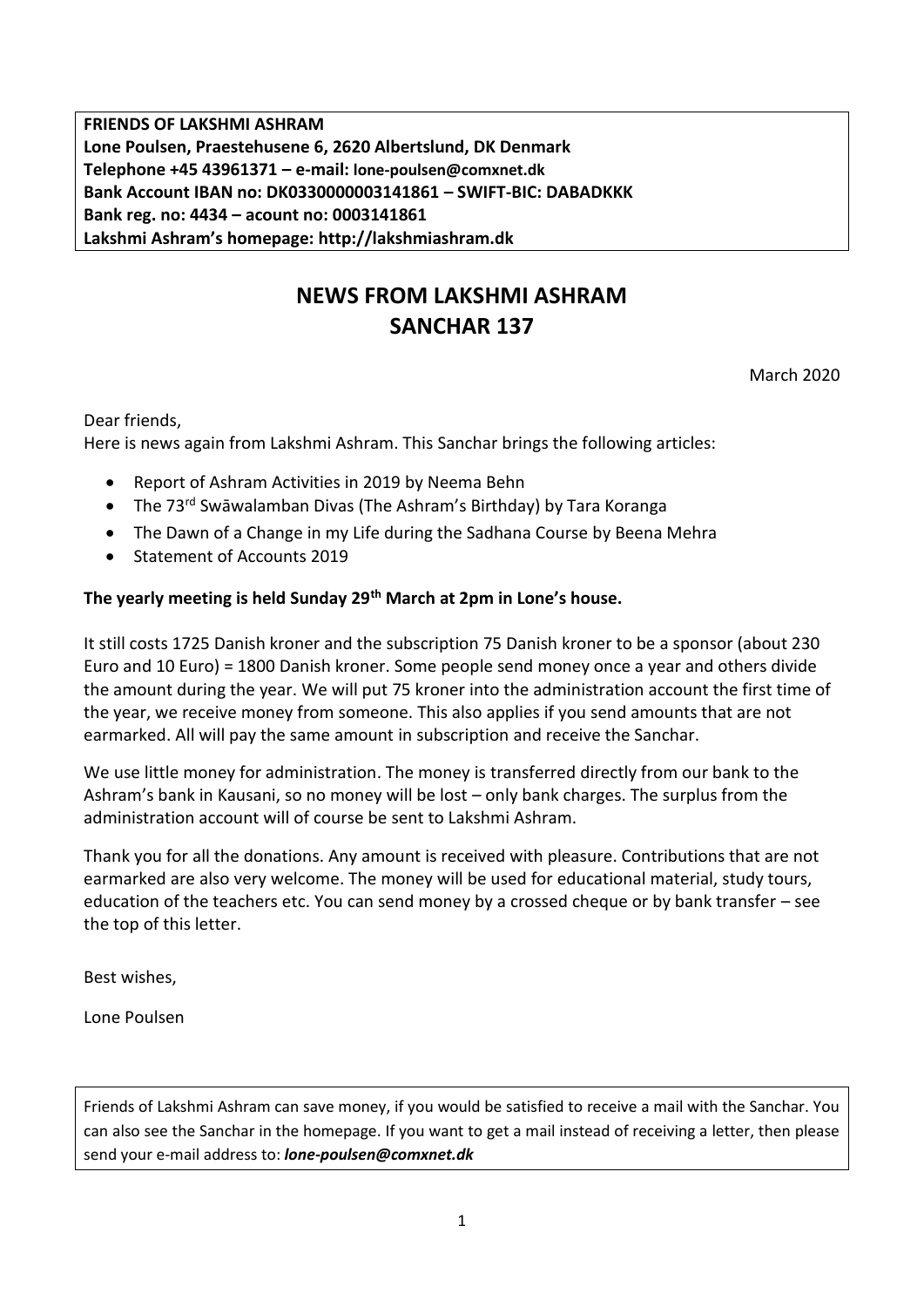# **SANCHAR 137**

## **Report of Ashram Activities in 2019 Neema Behn**

In 2019 Lakshmi Ashram completed the 73<sup>rd</sup> year of its journey. Except for some necessary small changes in the objectives of the institution and its activities made during this long journey, Lakshmi Ashram has sought to maintain continuity in its activities without making any major change. With everyone's concerted cooperation the activities have continued unchanged.

Limitless possibilities continue for both formal and informal education in the institution. There were some 45 students during 2019 in the ashram receiving formal education in classes VI to XII. Besides these four talented students are pursuing higher education at undergraduate level through the Indira Gandhi National Open University. Along with their university studies they also have responsibilities in the ashram for teaching and other practical activities.

After completing their formal education to class XII, six girls, both from within the ashram and from outside schools, in February had successfully completed the seven-month informal course in



Practical Application of Gandhian Thought, known as the Sadhana course. For those running the course and for the teachers involved it was a challenge in various ways to develop the powers of understanding and build up the inner moral values based on Gandhian philosophy, in particular of those girls who had come directly from the village or urban background.

On coming to the ashram these girls had first of all to adjust to the simple way of life and the busy round of daily activities, something that took them a long time. Because of their unorganised daily routine at home and the habits and values that they had acquired, they found themselves initially facing difficulties in living in the ashram. Yet slowly after one or two months they came to accept this new way of life as they became familiarised with it. Then they had to try to understand Gandhian thought, so very different from the ordinary teaching that they had previously been exposed to. In the beginning this was somewhat difficult and seemed irrelevant to them, yet slowly but surely the guidance they received in understanding this philosophy and on its basis beginning to bring about change in their personal lives has led to a growing belief in these girls towards Gandhian Thought. They have begun to appreciate the necessity of understanding this philosophy and its value in offering an alternative perspective on life, not only at the personal level but also in regard to the present situation that society finds itself in. Their level of understanding has greatly increased as to which direction the world is going in these days, and what was Gandhi's thinking towards life. They have started to develop a great interest in studying in this direction.

The girls on this year's course have had similar experiences. The 24<sup>th</sup> Sadhana course, in which five girls are at present participating, began in June. All of them are applying themselves very seriously and thus benefiting greatly from the course. Whatever be the number of students, the fact that this course continues to flourish is testimony of its importance.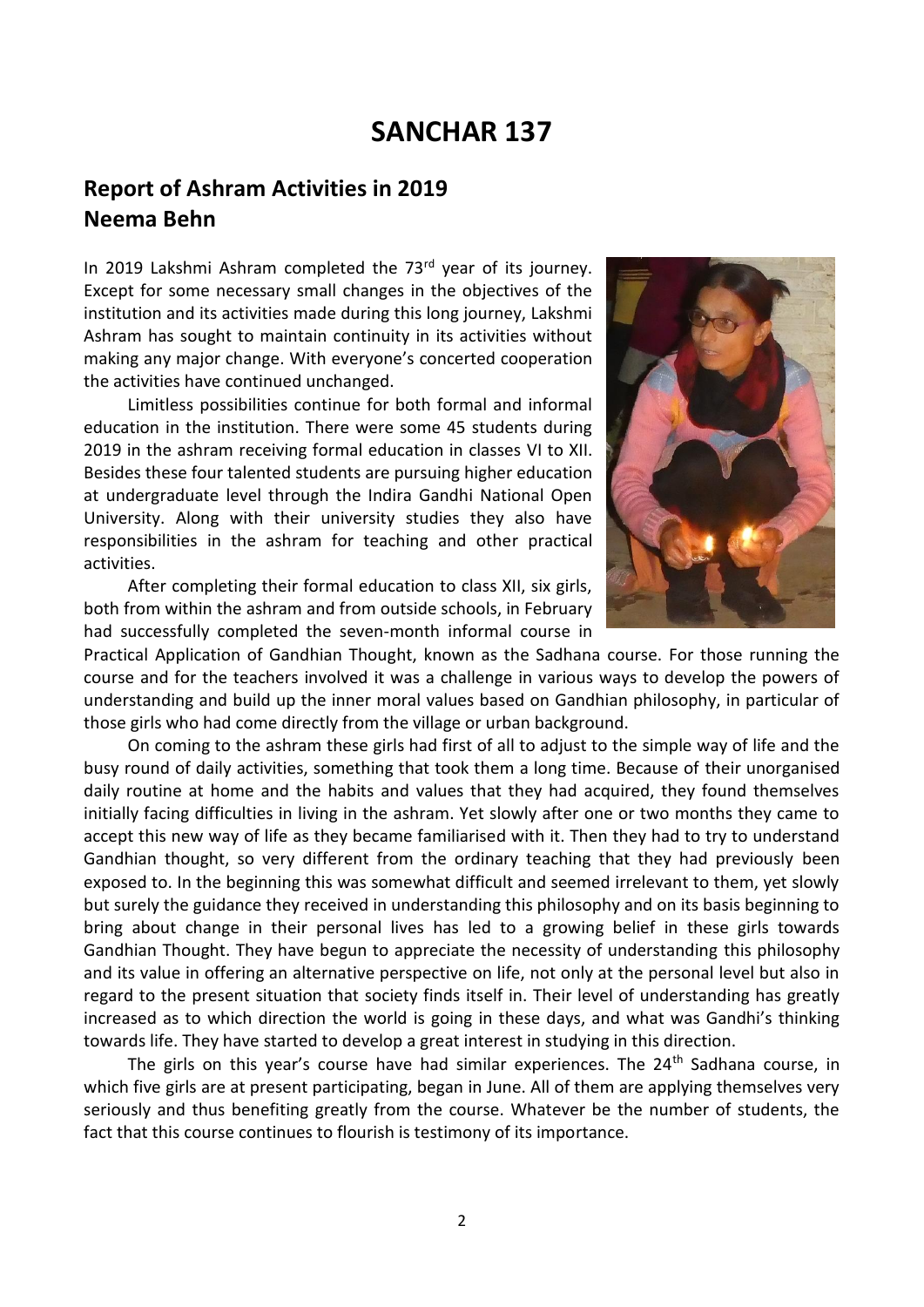After the previous Sadhana course finished in February the ashram arranged for four girls to commence nurses' training in Kasturbagram. One other girl, who had been successful in getting admitted to a postgraduate course in Journalism in Nainital, spent several months working in the ashram before commencing her course. In addition two girls, Neha and Jyotsana, have recently been sent to Delhi to train as naturopathy doctors. The two of them have commenced a three year diploma course. In this way seven girls have been sent through the ashram for professional orientated studies and training.

This year the occasion of Sarala Behn's birth anniversary on 5<sup>th</sup> April saw the first of a planned annual series of lectures. Nearly one hundred people from all over Uttarakhand, including social workers and intellectuals, young students and trainees, were present for the first lecture. The subject of the lecture was 'The Relevance of Gandhian Thought in the Present Context'. Dr. Ram Chandra Pradhan, an erudite scholar of Gandhian Thought, was invited to deliver the lecture. His lecture created an understanding of the causes of national and international problems and their solution based on Gandhian Thought. Everyone said how valuable the lecture was and were very pleased with it. We have long nurtured the idea that the birth anniversary of Sarala Behn could be the occasion for a series of annual lectures and were very pleased that this finally materialised in 2019, and that this long awaited programme was a success.



2019 was celebrated throughout the country as the 150<sup>th</sup> birth anniversary of Mahatma Gandhi. In Lakshmi Ashram we organised a special programme on 2<sup>nd</sup> October (when Gandhi's birth is celebrated as Gandhi Jayanti) in Jhupulchaura Government Inter-College, situated in the Lod Valley where we are actively working with the local community. Some two hundred students of the school as well as men and women from the area took part. All the students, workers and teachers from Lakshmi Ashram were

also present in the programme. Twenty-three students from the ashram put on a very lively presentation of about one dozen short plays that they had prepared, based on incidents from Gandhi's life. This provided an opportunity for the students and the villagers to get a true understanding of Gandhi. The entire programme was a great success. This was an excellent opportunity for our students to go to a government school, and present through plays, songs and speeches their understanding of Gandhian Thought.

We sought throughout the year to celebrate the major festivals and birthdays of enlightened souls in an instructive way. As always, we celebrated Shri Krishna Janmashtami (marking the birth of Lord Krishna), and the birth of Jesus Christ, Christmas, with the local community. The way in which we celebrate these two festivals becomes more and more public orientated. This year both these festivals were celebrated in the ashram courtyard itself. This year we have made the ashram courtyard more functional. With the objective of making it more practical for organising large public functions we have widened part of the courtyard, thus giving ourselves more space.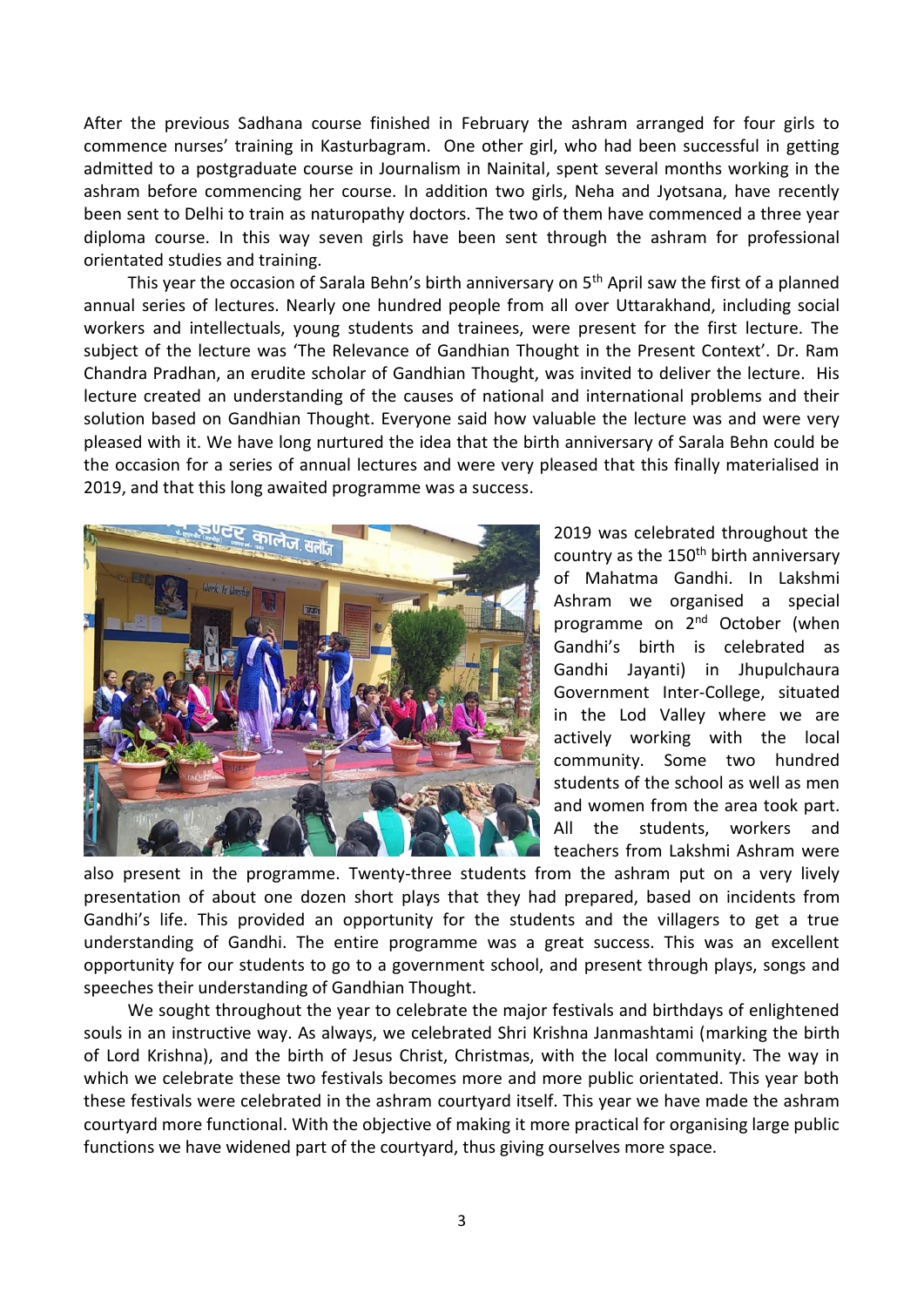It would be appropriate to tell you at this point that this year we undertook some much needed construction work in our *gaushala* (cattle shed), extending the yard outside where the cattle are tethered and also building a strong retaining wall. We have also constructed a large tank to store the rainwater from the roof of the hostel. The stored water will be especially beneficial during the hot, dry summer months.

In 2019 we also began another important programme, opening a children's library in a village close to Kausani. The library has developed into a children's meeting centre, where children from the age of five to fifteen come, where they benefit from basic teaching that they are not receiving in school, along with other activities. On opening the library some forty to fifty village children, who otherwise used to wander aimlessly here and there, now come to the centre and have become studious. At the same time their families are also inspired to take benefit of the library.

A second library has been opened in the Lod



valley where we are actively working among the local community. Several hundred students and their teachers are members for the library is situated close to two or three schools and colleges.

Both these libraries are being run by educated girls of the village who are receiving just a nominal honorarium. Radha Didi and others from the ashram provide them guidance.

Since 2017 a programme is being implemented in the Lod valley in seven villages to protect and revive thirty traditional water sources (*naulas*). In a good number of these naulas the water levels were very low, and some had almost dried up. Even where water was available in the naulas the villagers often neglected them. In 2019 we are witnessing successful results in those naulas where work has been carried out during the last two years. The discharge of water in those springs that were almost dry is increasing, and several new springs have appeared. This programme is being managed by four women from these villages. Under this programme water user committees have been set up at the village level for conserving and increasing the water levels. The village communities have come to understand that as it is they who make use of the water, they are responsible for its management.

During the year former students occasionally come to visit Lakshmi Ashram. During 2019 some four or five former students came to visit us and have remained in continual contact with us. Two good friends from Denmark also came and spent three weeks with us in the autumn, taking an active part in our daily activities. Two groups of high school students, from the United States and Denmark, visited the ashram and participated in our daily programme. There was a very good informal rapport between them and the ashram students. The Danish students had the opportunity to take part in our programme on 2<sup>nd</sup> October, something that they all enjoyed very much.

Lakshmi Ashram has always been a place for young men and women working in the community to come to learn and understand our way of life. During 2019 some three or four young men and women working in a remote village in Nainital district visited at various times, stayed in the ashram and gained practical experience of the ashram life. They learned from Radha Didi how social work can be undertaken, had discussions with her and listened to her experiences. In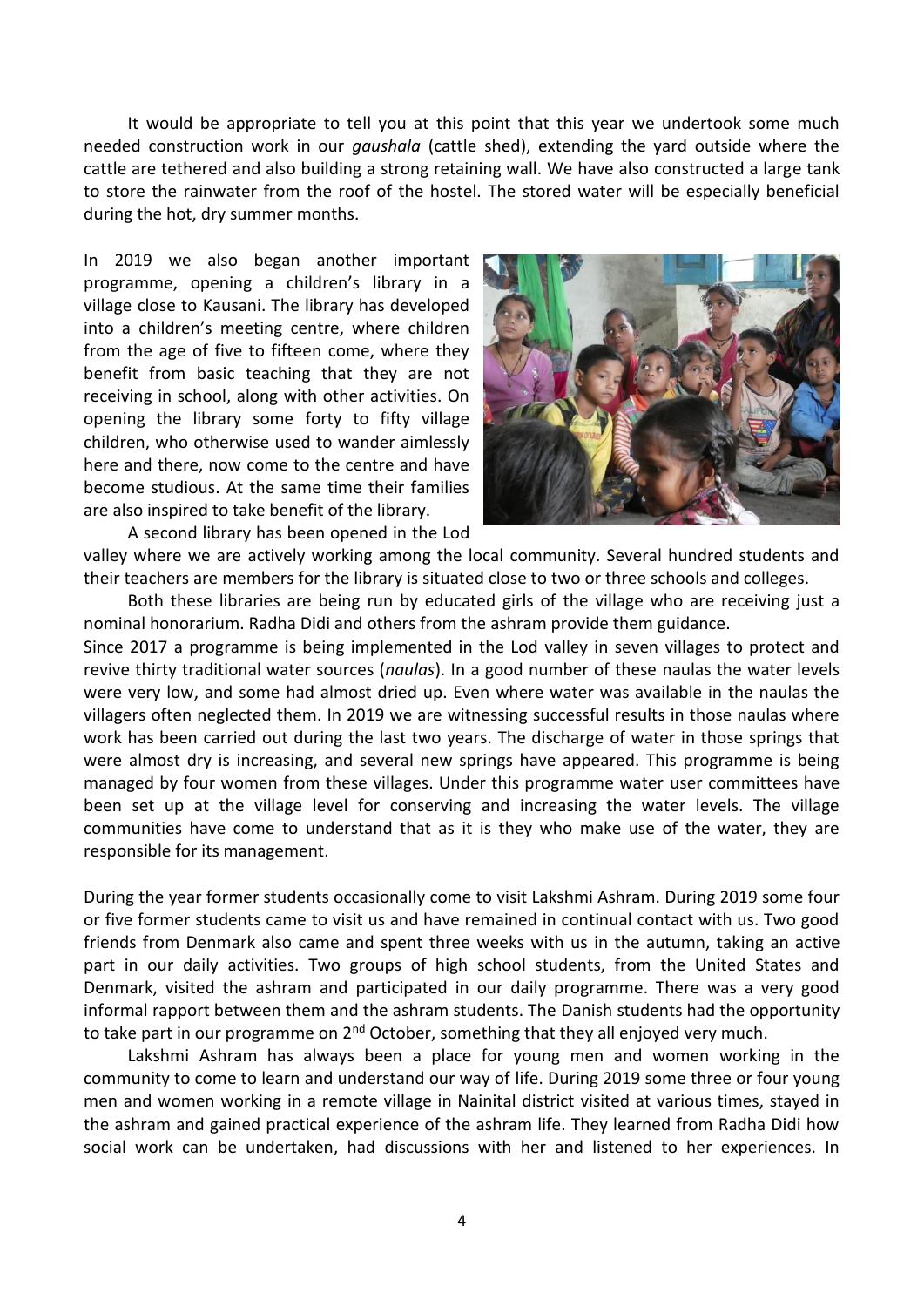December they brought a dozen women and girls to the ashram and stayed for two or three days, spending the time with our children and taking part in our daily activities.

Radha Didi was busy throughout the year, both in Uttarakhand and across the country, both spreading her thoughts and also taking part in and giving guidance to ongoing social movements and campaigns on social issues.

In this way Lakshmi Ashram, within its capacity, continues to responsibly fulfill its role through its activities both within its campus and outside in the community. The influence of whatever activities it has undertaken is clearly seen in the lives of both individuals and in the wider society.

# **The 73 rd Swāwalamban Divas**

#### **Tara Koranga**

*The founding of the ashram on 5 December 1946 is celebrated every year on this day as Swāwalamban Divas or Self-Reliance/Self-Sufficiency Day)*

5 December 2019 was an important day. Not only the ashram members but those living nearby impatiently wait for this day. Whereas we had celebrated Swāwalamban Divas in 2018 in the Udyog Mandir, this year we celebrated it here in the ashram campus.

On the morning of Swāwalamban Divas a good number of people in greeting one another with 'Jai Jagat' also extended their best wishes for Swāwalamban Divas. There was a real feeling of enthusiasm and innovation in the atmosphere. Today all the various departments of Lakshmi Ashram mounted displays of their various produce, and through means of charts the workers and students presented written information detailing the income, for example milk production from the dairy or vegetable and fruit production from the garden. The display of products was arranged in a very systematic way for perusal. The workers and students of



the ashram, members of the public living nearby, our field workers active in the Lod Valley for the renewal of the traditional springs (*naulas*), along with a dozen or more children from Raulyana, all took part in the programme.

During this year the children from Raulyana have joined us in a number of festivals. Lakshmi Ashram's contacts with the children of Raulyana have come about through the village library being run in the village by the ashram. This library is being run in the village Panchayat Bhavan (community centre) at the wish of the villagers. Basanti Behn goes every day to the village to manage it. The village children when they come home from school go every day to the library to borrow and return books, while some children bring their homework to do there, some play while others tell or listen to stories. Some children come with the objective of taking part in cultural programmes – singing, dancing and acting. Now there is a good strong group of some 40-50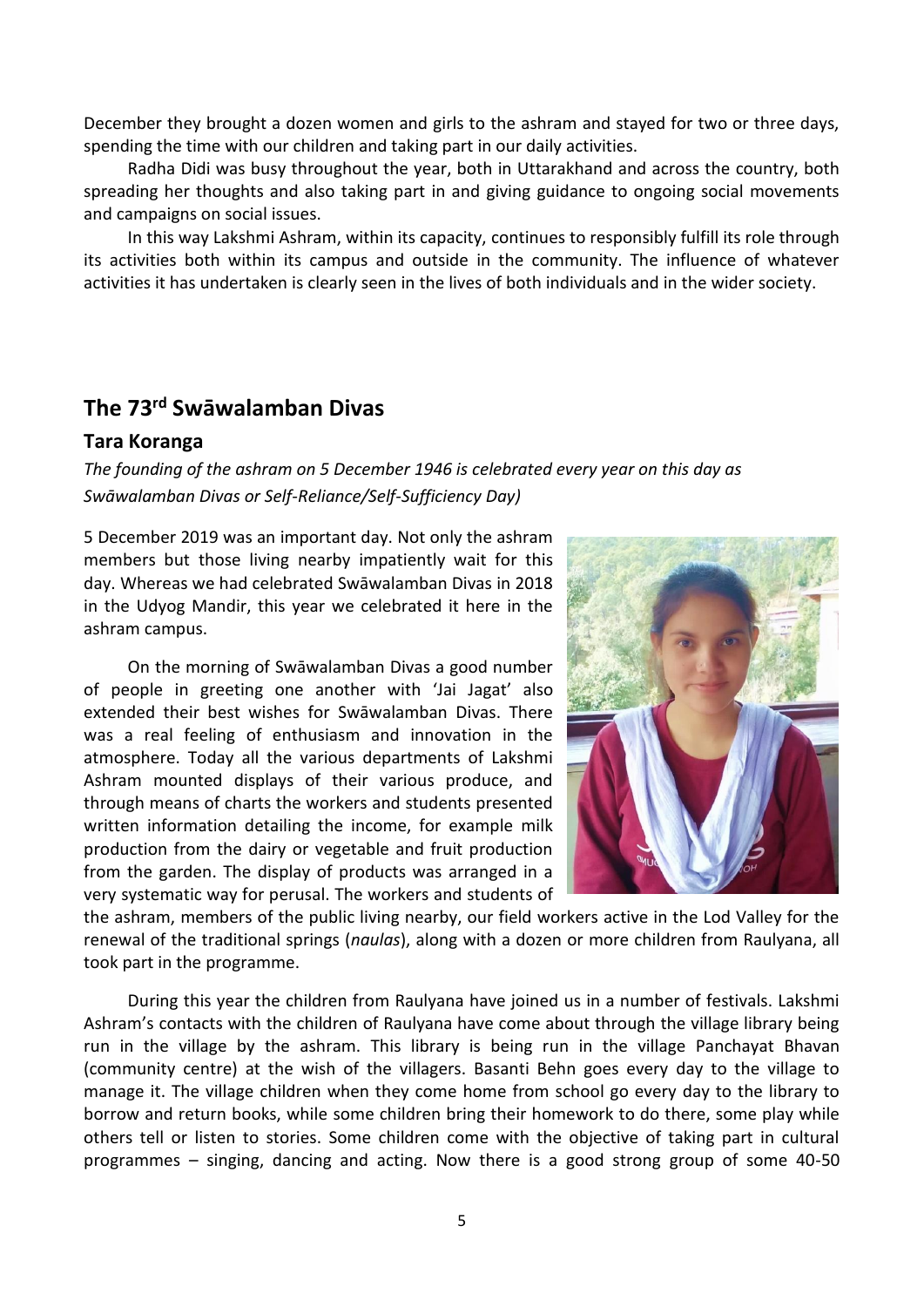children from the village. As a result these children have come through Basanti Behn a number of times to join in the ashram festivals.

On 5 December there was also a cultural programme in our meeting hall, Shanti Bhavan, where the exhibition had been mounted. The ashram students and the small children from Raulyana presented songs and dances, and recited self-composed poems, all based on the life of Sarala Behn. They also presented plays on themes such as how did Sarala Behn come into contact with Gandhi and how did she come to begin the basic education school that is Lakshmi Ashram.

On this occasion several students and workers shared their experiences in front of everyone – how they personally felt having lived and worked in the ashram, how they had personally developed, etc.

A number of students also spoke on the theme of self-reliance, saying how in the context of the present day being fully self-sufficient is very difficult, however we are making efforts as per our individual abilities to become self-sufficient. Some of those who spoke said that through mutual inter-dependence too we can make efforts to live a self-reliant life. Some students read from Sarala Behn's writings to express their experiences.

On this day the children were listening very intently when the older girls responsible for the various departments of the ashram, along with one or two male workers, told of their experiences, and the children too shared their thoughts. This all made for a very enjoyable occasion.

On the occasion of Swāwalamban Divas Radha Behn (*Barī Dīdī*) spoke in a very interesting way about the time that she had spent with Sarala Behn and highlighted the objectives of the ashram teaching.

Every year on the occasion of Swāwalamban Divas various tasty items are prepared in the kitchen using produce from our own garden and locally grown grain, and this year was no exception. For all of us Swāwalamban Divas was very special and a source of inspiration.

# **The Dawn of a Change in my Life during the Sadhana Course Beena Mehra**

*Beena is one of the five students who have taken the latest Sadhana training programme in Gandhian Thought*.

There are times when suddenly an opportunity comes in our life that we could never have imagined, yet that time teaches us the art of living. Such a time came into my life while taking the Sadhana course, one that perhaps I could never have imagined. I am really happy that during these eight months, at every moment I have



been presented the opportunity to come to know and understand better Gandhi's thinking in great depth, and could to a degree begin to put it to use in my personal life and in society. From this I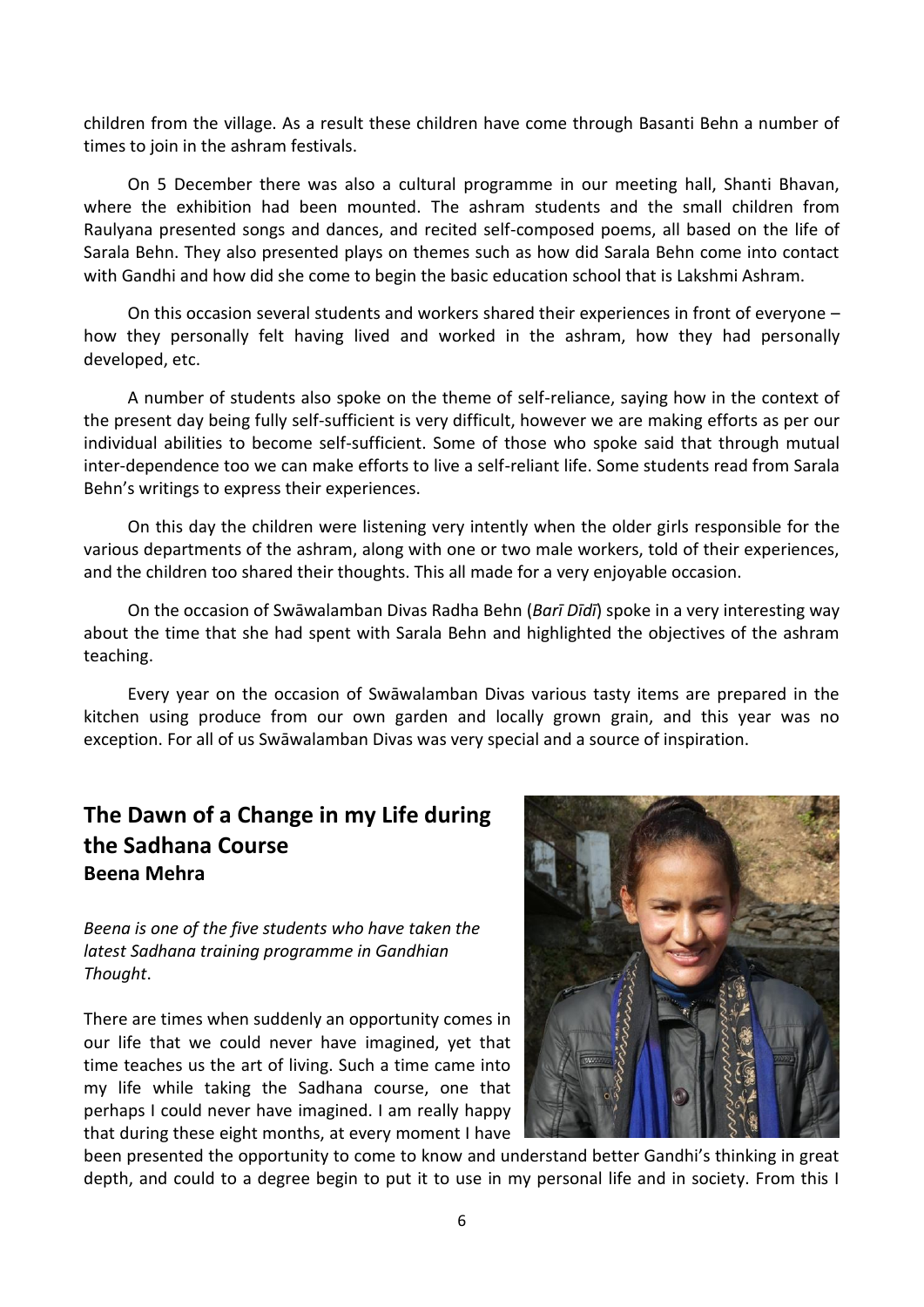could understand that my disciplined practice (*Sadhana*) during these eight months was meaningful.

At the same time there had long been various questions in my mind that I sought answers to. The two most important questions were 'Who am I?' and 'What is the purpose of my life?' During the Sadhana course I got clear answers to these questions and a clear understanding developed within me. I became very alert to my true nature, a very big achievement for me.

I also had the opportunity to take a ten-day course in Vipassana meditation, an unforgettable time. During the Vipassana course I was successful in coming to understand my inner self. How important is meditation in life, which releases us from the sorrows and worries of the outer world and takes us towards freedom – this I came to a deep understanding of during the Vipassana course.

Thus I consider myself very fortunate that during these eight months, alongside my personal development, I have gained the experience as to how one should live in society.

Therefore I thank Radha Didi, Neema Didi and all the members of the ashram family from the bottom of my heart, and I will truly try to put into practice all that I have learned during these eight months.